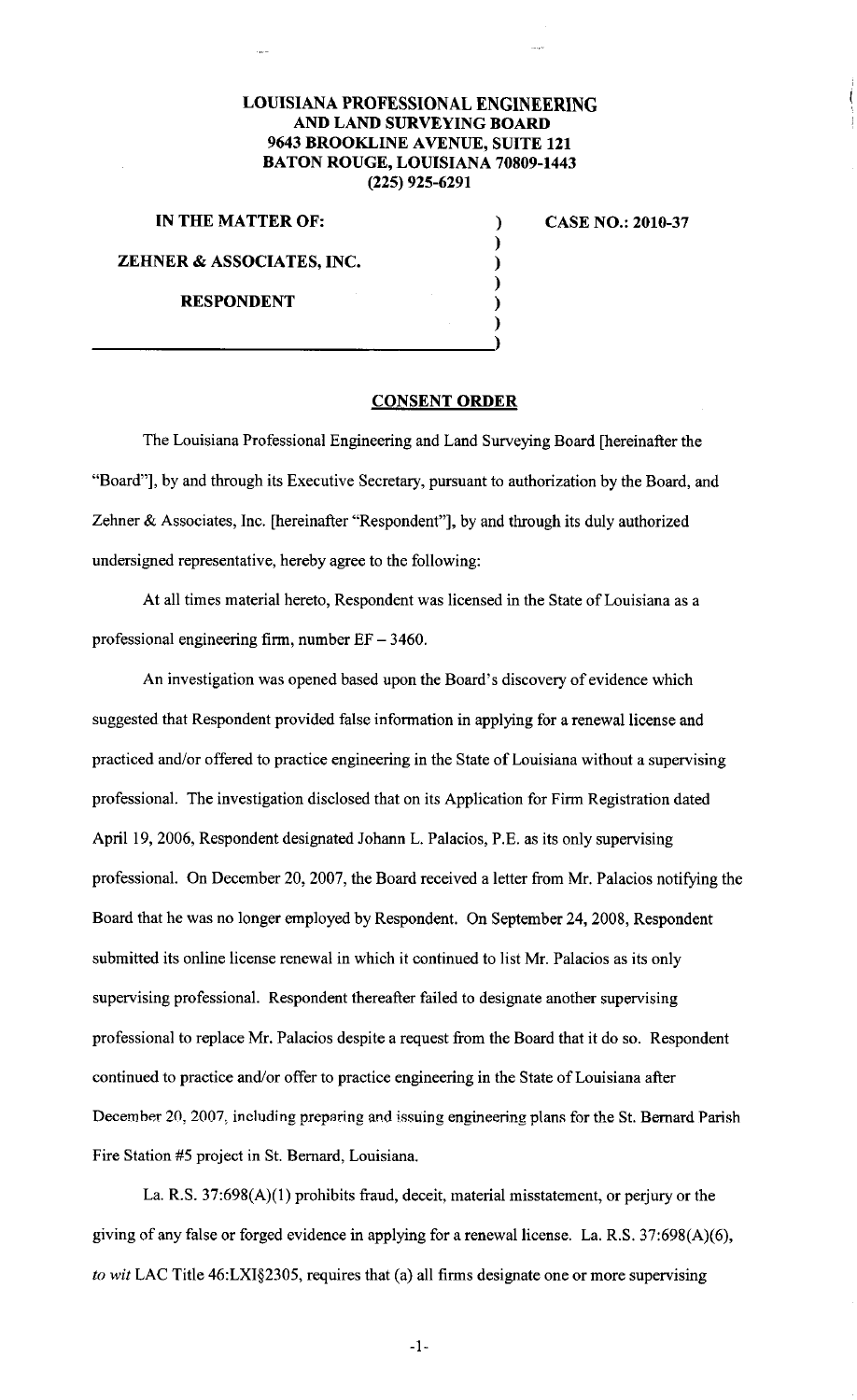professionals who are active employees of the firm and (b) all professional services provided by a firm must be performed under the responsible charge of one or more of its supervising professionals. La. R.S. 37:698(H) permits the Board to take disciplinary action against persons who violate La. R.S. 37:698(A)(l) and La. R.S. 37:698(A)(6), *to wit* LAC Title 46:LX1§2305, upon a finding of guilt following the preferral of charges, notice and hearing and a majority vote of its entire membership authorized to participate in the proceeding. La. R.S. 37:698(A)(l), La. R.S. 37:698(A)(6), *to wit* LAC Title 46:LX1§2305 and 37:698(H) were in effect at all times material hereto.

It is undisputed that Respondent provided false information in applying for a renewal license and that since at least December 20, 2007 Respondent has practiced and/or offered to practice engineering in Louisiana without a supervising professional.

By letter dated May 24, 2010, the Board gave notice to Respondent that it was considering the preferral of charges against Respondent on the grounds that it may have violated (a) La. R.S.  $37:698(A)(1)$ , relative to providing false information in applying for a renewal license, and (b) La. R.S. 37:698(A)(6), *to wit* LAC Title 46:LXI§2305, relative to practicing and/or offering to practice engineering in the State of Louisiana without a supervising professional.

Wishing to dispense with the need for further disciplinary action and to conclude the instant proceeding without further delay and expense, for the purpose of this proceeding only, Respondent and the Board do hereby enter into this Consent Order, in which Respondent of its own free will consents to the issuance of a Consent Order by the Board, wherein Respondent agrees (a) to pay a fine of two thousand five hundred (\$2,500.00) dollars, (b) to pay administrative costs of four hundred fourteen and 23/100 (\$414.23) dollars, (c) to immediately cease and desist the practicing of and/or offering to practice engineering in the State of Louisiana until such time as it properly notifies the Board in writing of its designation of one or more supervising professionals who are active employees of the firm, (d) that if it fails to notify the Board in writing of its designation of one or more supervising professionals who are active employees of the firm within thirty (30) days of the effective date of this Consent Order, its license will be automatically suspended until it does so and (e) the publishing of this Consent Order on the Board's website and a summary of this matter in the Board's official journal, the Louisiana Engineer and Surveyor Journal, and the reporting of this matter to the National

-2-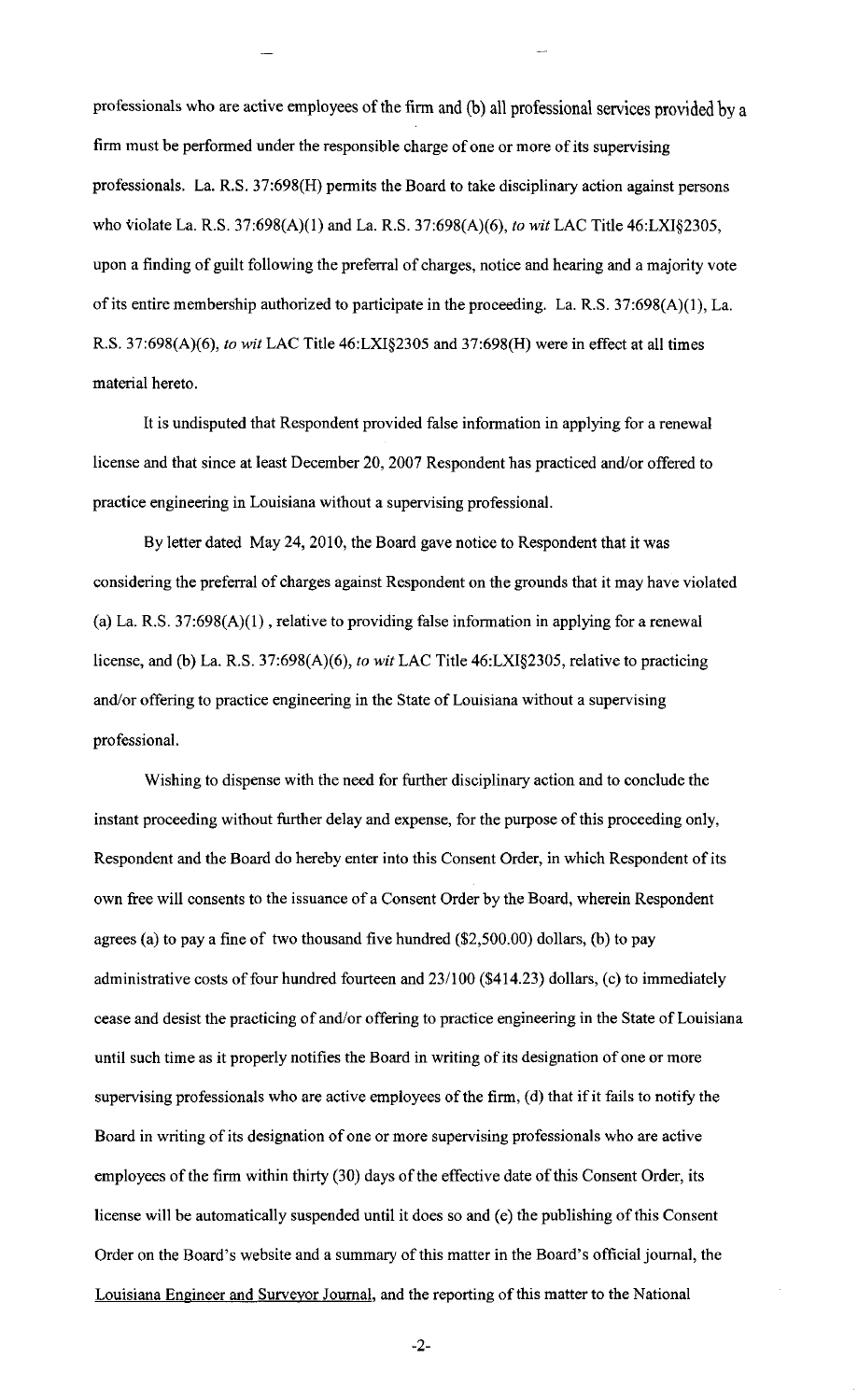Council of Examiners for Engineering and Surveying (NCEES), identifying Respondent by name.

Respondent admits to violations of the referenced statutes and/or rules regarding the providing of false information in applying for a renewal license and the practicing and/or offering to practice engineering in the State of Louisiana without a supervising professional. Respondent acknowledges awareness of said laws and/or rules and states that it will comply with all applicable laws and rules henceforth. Respondent has been advised of its right to be represented by counsel before the Board and/or to appear at any hearing personally or by counsel and present witnesses and evidence on its own behalf, and it hereby waives this right and its right to appeal; and it states affirmatively that it has been afforded all administrative remedies due it under the law.

Therefore, in consideration of the foregoing and by signing this Consent Order, Respondent does hereby waive its right to a hearing before the Board, to the presenting of evidence and witnesses on its behalf, to Findings of Fact and Conclusions of Law in this case, and to judicial review of this Consent Order.

Respondent hereby represents (a) that it fully understands the meaning and intent of this Consent Order, including but not limited to its final and binding effect, (b) that it has voluntarily entered into this Consent Order and that no other promise or agreement of any kind has been made to or with it by any person whatsoever to cause the execution of this instrument and (c) that the sanctions set forth in this Consent Order do not prevent the Board from taking further disciplinary or enforcement action against Respondent on matters not specifically addressed in this Consent Order.

WHEREFORE, the Louisiana Professional Engineering and Land Surveying Board and Respondent agree that:

1. Respondent shall pay a fine of two thousand five hundred (\$2,500.00) dollars, which shall be tendered to the Board by certified check payable to the Board, due upon the signing of this Consent Order; and

2. Respondent shall pay administrative costs of four hundred fourteen and 23/100 (\$414.23) dollars, which shall be tendered to the Board by certified check payable to the Board, due upon the signing of this Consent Order; and

-3-